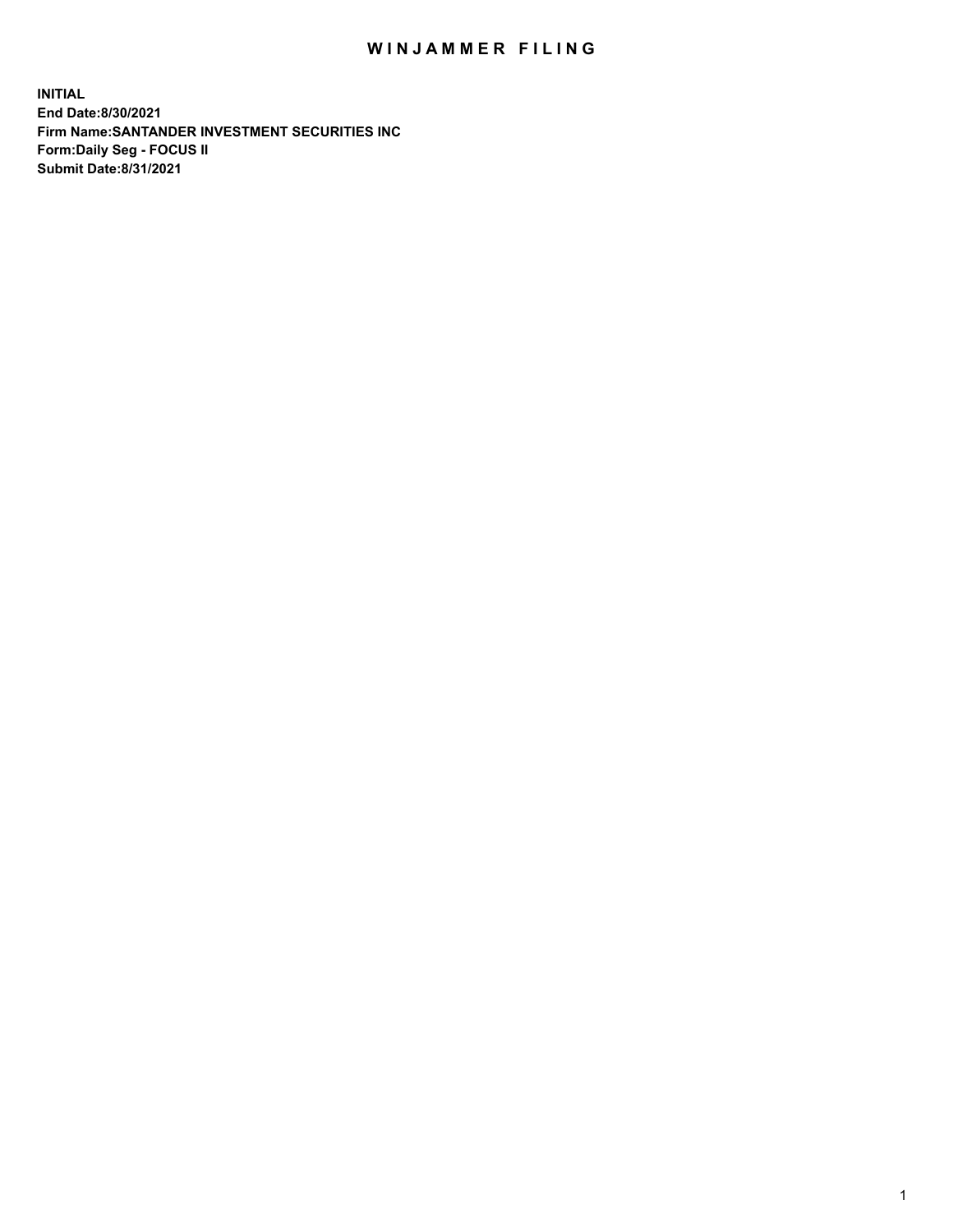**INITIAL End Date:8/30/2021 Firm Name:SANTANDER INVESTMENT SECURITIES INC Form:Daily Seg - FOCUS II Submit Date:8/31/2021 Daily Segregation - Cover Page**

| $0091090001 - 00101 + 090$                                                        |                                            |
|-----------------------------------------------------------------------------------|--------------------------------------------|
| Name of Company                                                                   | <b>SANTANDER INVESTMENT</b>                |
| <b>Contact Name</b>                                                               | <b>SECURITIES INC</b><br><b>Richard Ro</b> |
| <b>Contact Phone Number</b>                                                       | (212) 350-3662                             |
| <b>Contact Email Address</b>                                                      | richard.ro@santander.us                    |
| FCM's Customer Segregated Funds Residual Interest Target (choose one):            |                                            |
| a. Minimum dollar amount: ; or                                                    | 70,000,000                                 |
| b. Minimum percentage of customer segregated funds required:%; or                 | $\overline{\mathbf{0}}$                    |
| c. Dollar amount range between: and; or                                           | 0 <sub>0</sub>                             |
| d. Percentage range of customer segregated funds required between: % and %.       | 0 <sub>0</sub>                             |
| FCM's Customer Secured Amount Funds Residual Interest Target (choose one):        |                                            |
| a. Minimum dollar amount: ; or                                                    | $\overline{\mathbf{0}}$                    |
| b. Minimum percentage of customer secured funds required:%; or                    | $\underline{\mathbf{0}}$                   |
| c. Dollar amount range between: and; or                                           | 0 <sub>0</sub>                             |
| d. Percentage range of customer secured funds required between: % and %.          | 0 <sub>0</sub>                             |
| FCM's Cleared Swaps Customer Collateral Residual Interest Target (choose one):    |                                            |
| a. Minimum dollar amount: ; or                                                    | $\overline{\mathbf{0}}$                    |
| b. Minimum percentage of cleared swaps customer collateral required:%; or         | $\underline{\mathbf{0}}$                   |
| c. Dollar amount range between: and; or                                           | 0 <sub>0</sub>                             |
| d. Percentage range of cleared swaps customer collateral required between:% and%. | 00                                         |

Attach supporting documents CH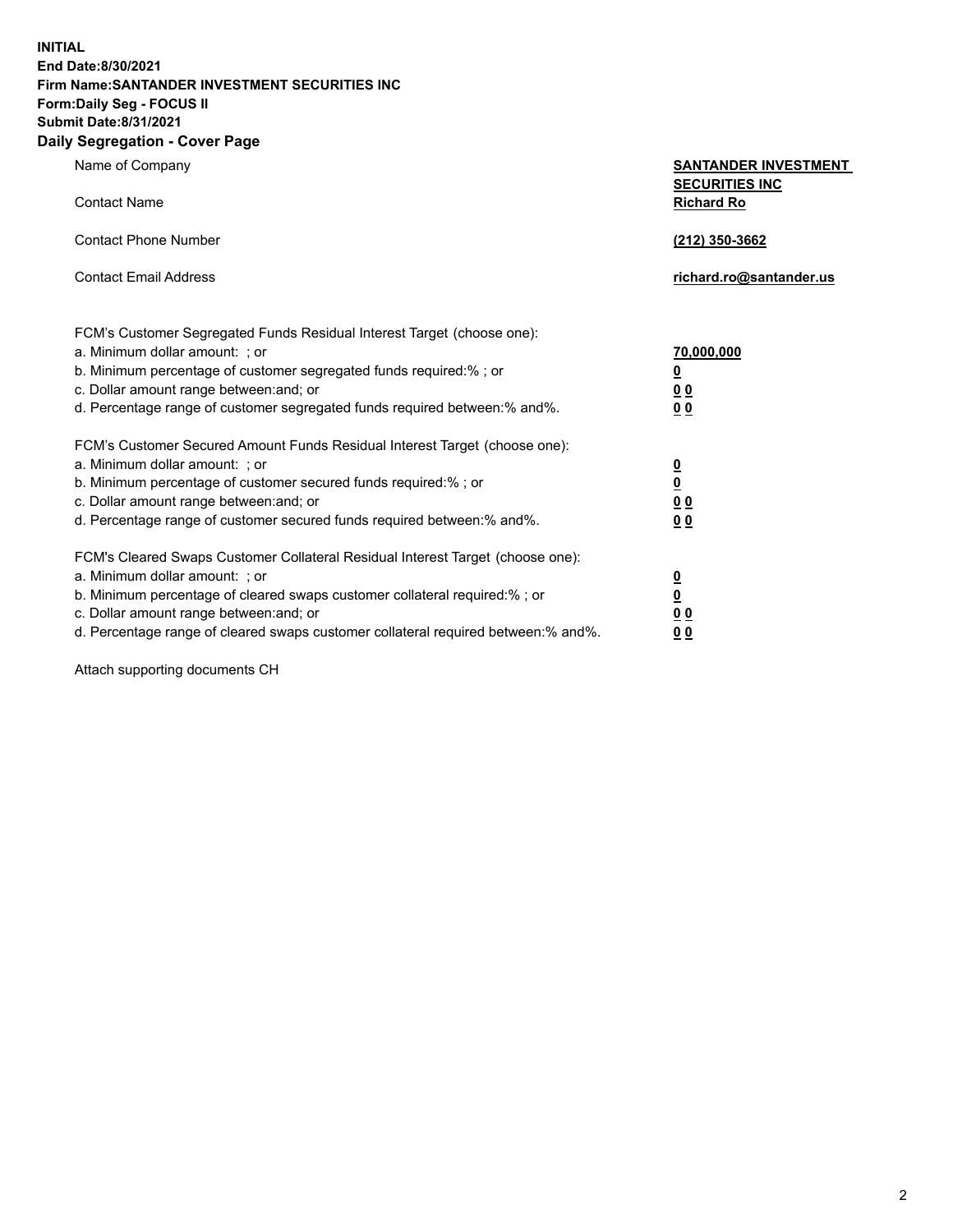**INITIAL End Date:8/30/2021 Firm Name:SANTANDER INVESTMENT SECURITIES INC Form:Daily Seg - FOCUS II Submit Date:8/31/2021 Daily Segregation - Secured Amounts**

|     | Foreign Futures and Foreign Options Secured Amounts                                         |                   |
|-----|---------------------------------------------------------------------------------------------|-------------------|
|     | Amount required to be set aside pursuant to law, rule or regulation of a foreign            | $0$ [7305]        |
|     | government or a rule of a self-regulatory organization authorized thereunder                |                   |
| 1.  | Net ledger balance - Foreign Futures and Foreign Option Trading - All Customers             |                   |
|     | A. Cash                                                                                     | $0$ [7315]        |
|     | B. Securities (at market)                                                                   | $0$ [7317]        |
| 2.  | Net unrealized profit (loss) in open futures contracts traded on a foreign board of trade   | $0$ [7325]        |
| 3.  | Exchange traded options                                                                     |                   |
|     | a. Market value of open option contracts purchased on a foreign board of trade              | $0$ [7335]        |
|     | b. Market value of open contracts granted (sold) on a foreign board of trade                | $0$ [7337]        |
| 4.  | Net equity (deficit) (add lines 1. 2. and 3.)                                               | $0$ [7345]        |
| 5.  | Account liquidating to a deficit and account with a debit balances - gross amount           | $0$ [7351]        |
|     | Less: amount offset by customer owned securities                                            | 0 [7352] 0 [7354] |
| 6.  | Amount required to be set aside as the secured amount - Net Liquidating Equity              | $0$ [7355]        |
|     | Method (add lines 4 and 5)                                                                  |                   |
| 7.  | Greater of amount required to be set aside pursuant to foreign jurisdiction (above) or line | $0$ [7360]        |
|     | 6.                                                                                          |                   |
|     | FUNDS DEPOSITED IN SEPARATE REGULATION 30.7 ACCOUNTS                                        |                   |
| 1.  | Cash in banks                                                                               |                   |
|     | A. Banks located in the United States                                                       | $0$ [7500]        |
|     | B. Other banks qualified under Regulation 30.7                                              | 0 [7520] 0 [7530] |
| 2.  | Securities                                                                                  |                   |
|     | A. In safekeeping with banks located in the United States                                   | $0$ [7540]        |
|     | B. In safekeeping with other banks qualified under Regulation 30.7                          | 0 [7560] 0 [7570] |
| 3.  | Equities with registered futures commission merchants                                       |                   |
|     | A. Cash                                                                                     | $0$ [7580]        |
|     | <b>B.</b> Securities                                                                        | $0$ [7590]        |
|     | C. Unrealized gain (loss) on open futures contracts                                         | $0$ [7600]        |
|     | D. Value of long option contracts                                                           | $0$ [7610]        |
|     | E. Value of short option contracts                                                          | 0 [7615] 0 [7620] |
| 4.  | Amounts held by clearing organizations of foreign boards of trade                           |                   |
|     | A. Cash                                                                                     | $0$ [7640]        |
|     | <b>B.</b> Securities                                                                        | $0$ [7650]        |
|     | C. Amount due to (from) clearing organization - daily variation                             | $0$ [7660]        |
|     | D. Value of long option contracts                                                           | $0$ [7670]        |
|     | E. Value of short option contracts                                                          | 0 [7675] 0 [7680] |
| 5.  | Amounts held by members of foreign boards of trade                                          |                   |
|     | A. Cash                                                                                     | $0$ [7700]        |
|     | <b>B.</b> Securities                                                                        | $0$ [7710]        |
|     | C. Unrealized gain (loss) on open futures contracts                                         | $0$ [7720]        |
|     | D. Value of long option contracts                                                           | $0$ [7730]        |
|     | E. Value of short option contracts                                                          | 0 [7735] 0 [7740] |
| 6.  | Amounts with other depositories designated by a foreign board of trade                      | 0 [7760]          |
| 7.  | Segregated funds on hand                                                                    | $0$ [7765]        |
| 8.  | Total funds in separate section 30.7 accounts                                               | $0$ [7770]        |
| 9.  | Excess (deficiency) Set Aside for Secured Amount (subtract line 7 Secured Statement         | $0$ [7380]        |
|     | Page 1 from Line 8)                                                                         |                   |
| 10. | Management Target Amount for Excess funds in separate section 30.7 accounts                 | $0$ [7780]        |
| 11. | Excess (deficiency) funds in separate 30.7 accounts over (under) Management Target          | $0$ [7785]        |
|     |                                                                                             |                   |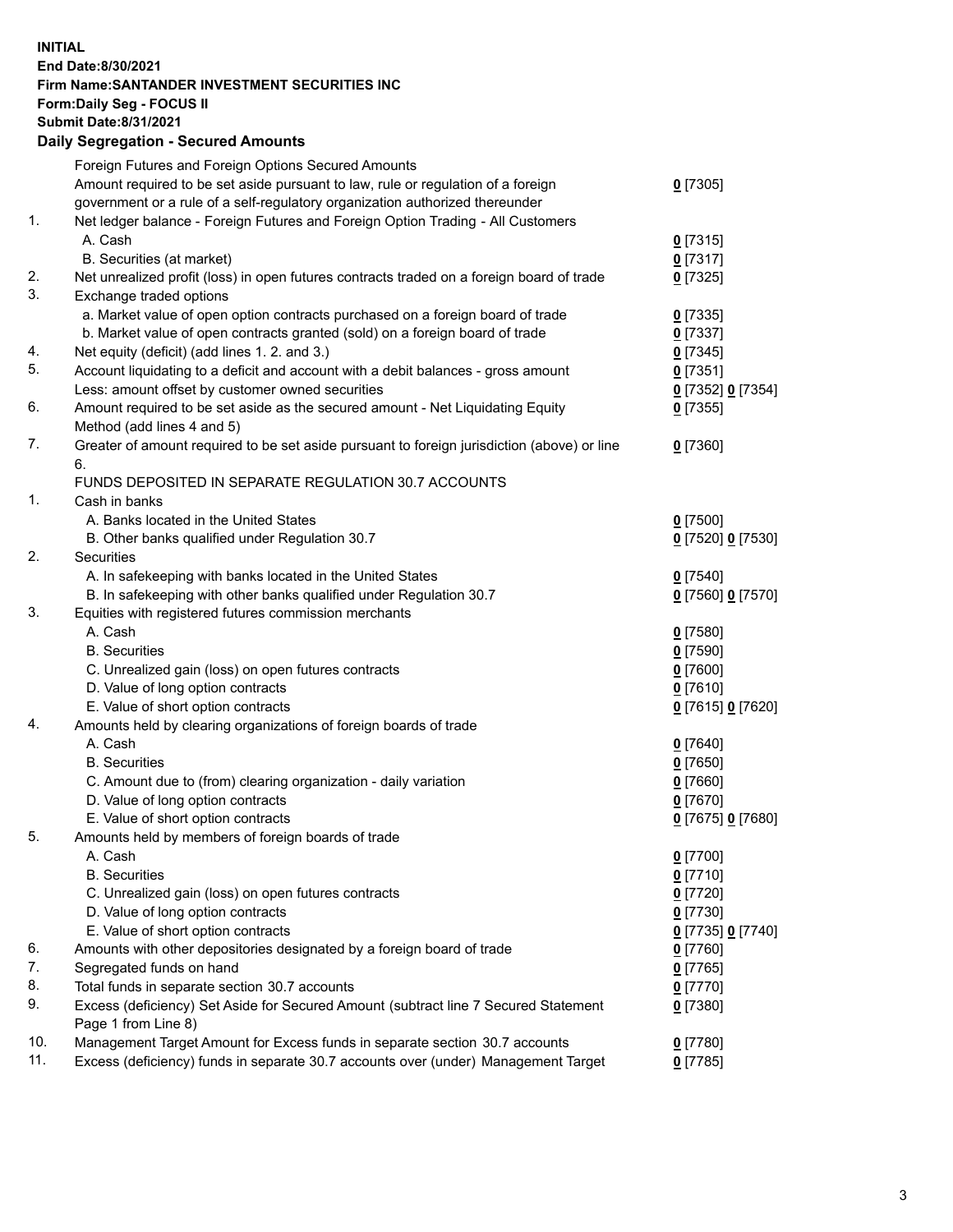| <b>INITIAL</b> |                                                                                           |                      |  |  |  |  |
|----------------|-------------------------------------------------------------------------------------------|----------------------|--|--|--|--|
|                | End Date:8/30/2021                                                                        |                      |  |  |  |  |
|                | Firm Name: SANTANDER INVESTMENT SECURITIES INC                                            |                      |  |  |  |  |
|                | Form: Daily Seg - FOCUS II                                                                |                      |  |  |  |  |
|                | <b>Submit Date:8/31/2021</b>                                                              |                      |  |  |  |  |
|                | Daily Segregation - Segregation Statement                                                 |                      |  |  |  |  |
|                | SEGREGATION REQUIREMENTS(Section 4d(2) of the CEAct)                                      |                      |  |  |  |  |
| 1.             | Net ledger balance                                                                        |                      |  |  |  |  |
|                | A. Cash                                                                                   | 1,995,349,730 [7010] |  |  |  |  |
|                | B. Securities (at market)                                                                 | $0$ [7020]           |  |  |  |  |
| 2.             | Net unrealized profit (loss) in open futures contracts traded on a contract market        | 74,790,949 [7030]    |  |  |  |  |
| 3.             | Exchange traded options                                                                   |                      |  |  |  |  |
|                | A. Add market value of open option contracts purchased on a contract market               | 28,440,498 [7032]    |  |  |  |  |
|                | B. Deduct market value of open option contracts granted (sold) on a contract market       | 47,511,325 [7033]    |  |  |  |  |
| 4.             | Net equity (deficit) (add lines 1, 2 and 3)                                               | 2,051,069,852 [7040] |  |  |  |  |
| 5.             | Accounts liquidating to a deficit and accounts with                                       |                      |  |  |  |  |
|                | debit balances - gross amount                                                             | $0$ [7045]           |  |  |  |  |
|                | Less: amount offset by customer securities                                                | 0 [7047] 0 [7050]    |  |  |  |  |
| 6.             | Amount required to be segregated (add lines 4 and 5)                                      | 2,051,069,852 [7060] |  |  |  |  |
|                | FUNDS IN SEGREGATED ACCOUNTS                                                              |                      |  |  |  |  |
| 7.             | Deposited in segregated funds bank accounts                                               |                      |  |  |  |  |
|                | A. Cash                                                                                   | 236,414,513 [7070]   |  |  |  |  |
|                | B. Securities representing investments of customers' funds (at market)                    | $0$ [7080]           |  |  |  |  |
|                | C. Securities held for particular customers or option customers in lieu of cash (at       | $0$ [7090]           |  |  |  |  |
| 8.             | market)                                                                                   |                      |  |  |  |  |
|                | Margins on deposit with derivatives clearing organizations of contract markets<br>A. Cash | 1,908,800,637 [7100] |  |  |  |  |
|                | B. Securities representing investments of customers' funds (at market)                    | $0$ [7110]           |  |  |  |  |
|                | C. Securities held for particular customers or option customers in lieu of cash (at       | $0$ [7120]           |  |  |  |  |
|                | market)                                                                                   |                      |  |  |  |  |
| 9.             | Net settlement from (to) derivatives clearing organizations of contract markets           | -2,941,433 [7130]    |  |  |  |  |
| 10.            | Exchange traded options                                                                   |                      |  |  |  |  |
|                | A. Value of open long option contracts                                                    | 28,440,498 [7132]    |  |  |  |  |
|                | B. Value of open short option contracts                                                   | 47,511,325 [7133]    |  |  |  |  |
| 11.            | Net equities with other FCMs                                                              |                      |  |  |  |  |
|                | A. Net liquidating equity                                                                 | $0$ [7140]           |  |  |  |  |
|                | B. Securities representing investments of customers' funds (at market)                    | $0$ [7160]           |  |  |  |  |
|                | C. Securities held for particular customers or option customers in lieu of cash (at       | $0$ [7170]           |  |  |  |  |
|                | market)                                                                                   |                      |  |  |  |  |
| 12.            | Segregated funds on hand                                                                  | $0$ [7150]           |  |  |  |  |
| 13.            | Total amount in segregation (add lines 7 through 12)                                      | 2,123,202,890 [7180] |  |  |  |  |
| 14.            | Excess (deficiency) funds in segregation (subtract line 6 from line 13)                   | 72,133,038 [7190]    |  |  |  |  |
| 15.            | Management Target Amount for Excess funds in segregation                                  | 70,000,000 [7194]    |  |  |  |  |
| 16.            | Excess (deficiency) funds in segregation over (under) Management Target Amount            | 2,133,038 [7198]     |  |  |  |  |
|                | <b>Excess</b>                                                                             |                      |  |  |  |  |